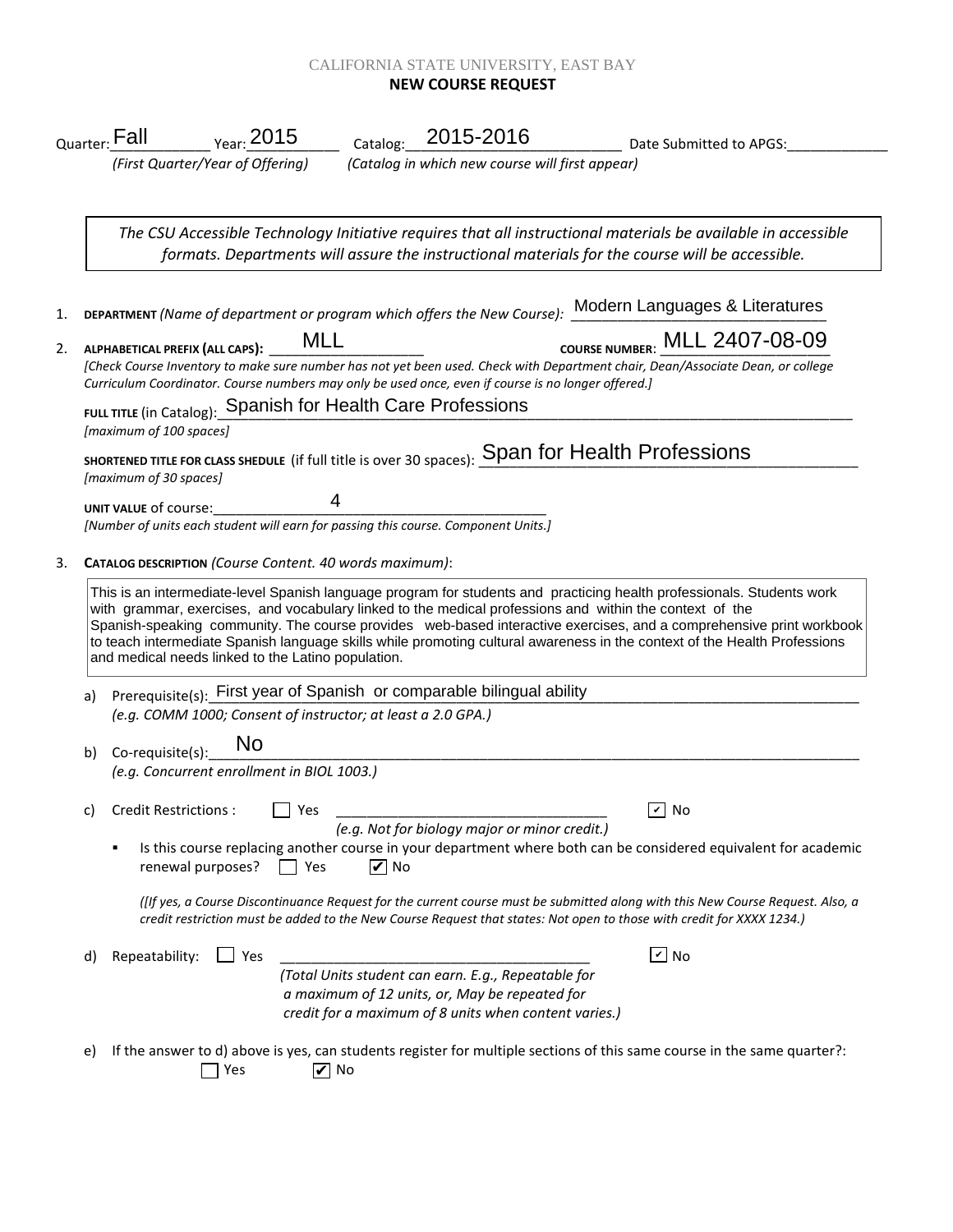- f) Cross-listing:  $\Box$  Yes **V** No
	- If yes, list primary and secondary departments. Primary: \_MLL *(A New Course Request must be submitted for each of the two departments. Cross-listed courses are those that are identical, except for the course prefix.)* Secondary:
- g) Dual-listing:  $\Box$  Yes **V** No
	- *(If yes, list the upper-division course number and title if this new course is at the graduate level or list the graduate course number and title if this new course is at the upper-division level. If both the upper-division and the graduate level courses are being proposed at the same time, a New Course Request form must be submitted for each of the two courses.)*

Upper-division or Graduate level: Course # and Title \_ No

- h) Miscellaneous Course Fee: Yes. Fee amount: \$ (If Yes, approval must be obtained from the Campus Fee Advisory Committee, which is handled by the Office of the VP, Administration and Finance. Note: all miscellaneous course fees under \$50 are covered by the A2E2 fee paid by students.)  $\boxed{v}$  No
- i) Grading Pattern:  $\Box$  ABC/NC  $\Box$  CR/NC only  $\Box$  A-F or CR/NC (student choice)  $\Box$  A-F only
- j) Hours/Week of Lecture:  $\frac{4}{100}$  (If no activity or lab, entire unit value from #2 above is placed here.)
- Non-Activity/lab units: none \_\_\_\_\_\_\_ (If there is an activity or lab component, then list <u>only the non-activity/lab units here</u>.)<br>Hours/Week of Activity or Lab (if applicable): ………… k) Hours/Week of Activity or Lab (if applicable): --------- $\Gamma$  (If there is an activity or lab component, then list only the activity/lab units here). If no activity or lab, indicate "None": Activity/Lab units: none
- I) Taught entirely on-line, on-ground, or hybrid (both):  $\boxed{\check{\phantom{a}}}$  On-line  $\boxed{\check{\phantom{a}}}$  On-ground  $\boxed{\check{\phantom{a}}}$  Hybrid (both online and on-ground) If the answer is on-line or hybrid, also respond to the additional three questions below:
	- i. Describe the strategies for teaching this course either in an on-line or hybrid format. (Discuss the instructional methods for offering the course(s) content in an online or hybrid format)

This course will use a text that has DVD-based video, DVD, web-based interactive exercises, web resources and a comprehensive print workbook to teach intermediate Spanish language skills while promoting cultural awareness, thus permitting hybrid or online teaching. These courses can replace a portion of the in-class discussion with participation in Discussion Boards and wikis. Through feedback will be provided to each student; the professor will be available for online office hours when offered as hybrid or online. The time and day will be posted both on Blackboard and syllabus.

ii. Describe the experience, support and/or training available for the faculty members who will teach this online or hybrid course. (Discuss how you will ensure that faculty will know how to teach online or in a hybrid format.)

All instructors will be required to take a training session. Most of our professors/instructors have had experience with varied forms of online teaching and the text selected offers great support for hybrid or online teaching via a website provided.

iii. Assessment of online and hybrid courses. (Discuss how your department will assess the quality of the online and/or hybrid instruction to ensure it is equal or superior to your on-ground instruction). **Note: Assessment of learning is NOT addressed through student evaluations.**

 Exams, translation exercises, students papers and projects, student and community feedback (as we plan to link students with clinics and hospitals).

m) Offered on state-support or self-support:  $\boxed{\triangleright}$  State-Support  $\boxed{\phantom{\cdot}}$  Self-Support  $\boxed{\mathbf{v}}$  State-Support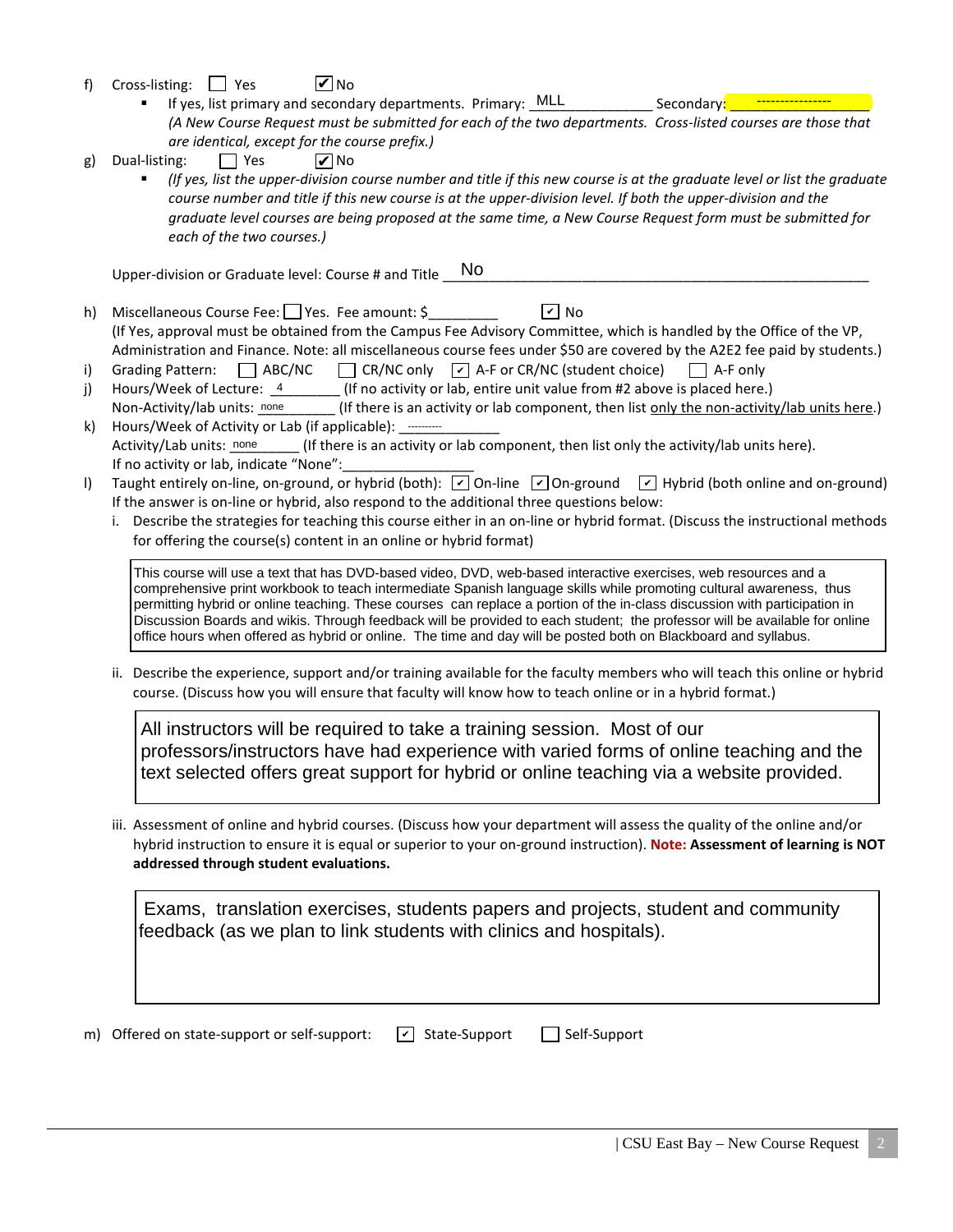## 4. **COURSE INVENTORY DATA**

*(All information needed to complete #4 can be found in Appendix B, Course Classification System and Faculty Workload Formula. Once you decide on the Instructional Format, the remaining information is based on the corresponding Course Classification Number and falls neatly into place. If the course contains an activity or lab component, in addition to a lecture, discussion, or seminar component, be sure to list both components and indicate the appropriate hours/week in "j" and "k" above.)*

|    | <b>CSU Course Classification System</b><br>and Faculty Workload Formula                                                                                                                                                                        | <b>First</b><br>Component | Second<br>Component |
|----|------------------------------------------------------------------------------------------------------------------------------------------------------------------------------------------------------------------------------------------------|---------------------------|---------------------|
| a. | <b>Instructional Format</b>                                                                                                                                                                                                                    | $C-2$                     |                     |
| b. | <b>Course Classification Number</b>                                                                                                                                                                                                            |                           |                     |
| c. | Class Hours/Week [Instructor Contact Hours]                                                                                                                                                                                                    |                           |                     |
| d. | Student Credit Units [Component units/Units earned]                                                                                                                                                                                            |                           |                     |
| e. | Workload K-factor [based on CS#]                                                                                                                                                                                                               |                           |                     |
| f. | Weighted Teaching Units [component units X K-factor; d X $e =$                                                                                                                                                                                 |                           |                     |
| g. | Normal Limit/Capacity [based on CS#. Note: Courses approved by<br>the GE Subcommittee of CIC to satisfy GE Area C4 or D4 must<br>have an enrollment capacity of 40. This maximum capacity is<br>temporary and will again be reviewed in 2012.] | 30                        |                     |

#### 5. **GENERAL EDUCATION-BREADTH REQUIREMENT(S), U.S. HISTORY-INSTITUTIONS REQUIREMENT, UNIVERSITY WRITING SKILLS REQUIREMENT** to be satisfied.  $\Box$  Yes  $\sqrt{V}$  No

 (If yes, list Area and Subarea, if appropriate for GE and Category for the Code. Refer to the GE Chapter in this manual for an explanation of the procedure for getting this course approved for GE or the Code Requirement. Refer to the University Writing Skills Chapter in this manual for an explanation of the procedure for getting this course approved for the UWSR.)

6. **JUSTIFICATION FOR/PURPOSE OF** the proposed new course: [Why does this course need to be added? Will this course be used in one of your existing majors, options, minors, or certificates? If so, which one and how? Will the major, option, minor, or certificate need to be revised as a result of the addition of this course?]

The Latino population in the Bay Area continues to grow; many health care providers come into regular contact with this growing population and have expressed the need for competent personnel/students who can interact with Spanish speaking patients. Span for the Health Professions courses are being created due to student and community demand (KAISER, CSUEB and CSU,Concord). The course presents medical Spanish terminology and the cultural issues related to successful interactions with Spanish-speaking patients and their families in the clinical encounter. It promotes both Spanish competency as well as cultural awareness of the Latino community through the use of broadcast-quality video, numerous interactive exercises, extensive vocabulary and resources online for the Medical/health professions.

### 7. List of all **Student Learning Outcomes** (SLOs) for this new course.

- Acquire Spanish as a second language oriented toward Health Care needs and vocabulary.
- Develop listening skills and improved pronunciation in Spanish
- Communicate directly with Patients with limited English knowledge by communicating in Spanish in specific medical practice areas

• Help bilingual Health Care workers become more sensitive to cultural nuances that affect communication and treatment in the Latino community.

• Prepare our students for the educational needs of the XXI century-- improving their Spanish skills/work skills-- as we prepare them to become part of the staff that is linguistically and culturally competent in Spanish for the Health Professions.